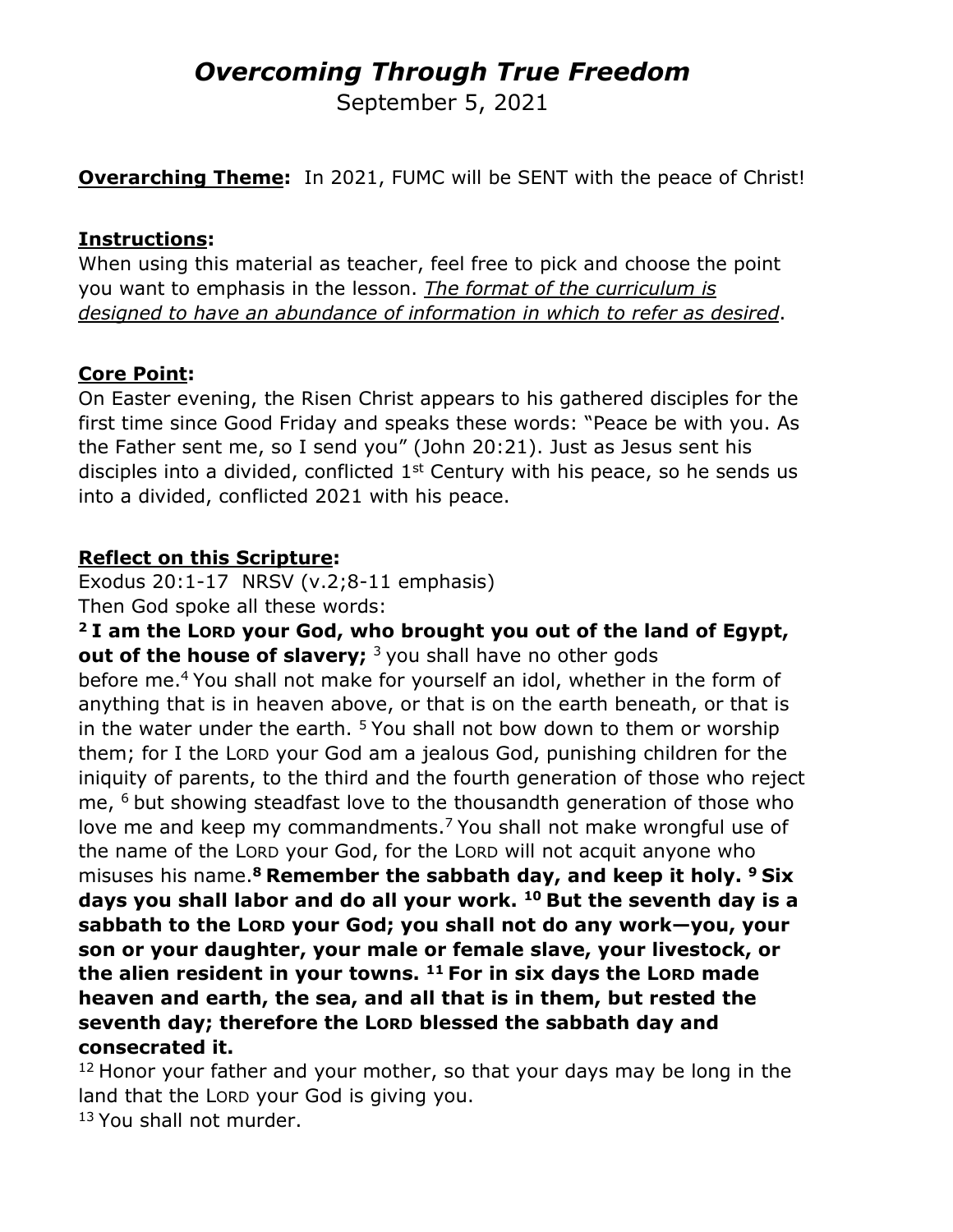14 You shall not commit adultery.

<sup>15</sup> You shall not steal.

<sup>16</sup> You shall not bear false witness against your neighbor.

<sup>17</sup> You shall not covet your neighbor's house; you shall not covet your neighbor's wife, or male or female slave, or ox, or donkey, or anything that belongs to your neighbor.

#### **This Week: The Book of Exodus, Exodus 20.**

The Book of Exodus, the second of the Old Testament, is the story of God's rescue of the Israelites from slavery in Egypt (Ex 1-15), Israel's travels in the wilderness (Ex 16-18) and God's making and restoring a covenant relationship with the Israelites at Mt. Sinai as they begin their journey toward the promise land (Exodus 19 -40).

In the midst of their journey, this fledgling community will soon experience challenges that will form them as a covenant people. How will they provide for themselves? How will the community be structured? What are the boundaries (commandments) for life with God and one another?

In chapter 20, God reveals the stipulations of this covenant in what is commonly known as the 10 commandments, revealed in two tablets. The forth commandment stands out and is commonly included in the first tablet.

However, because the Sabbath command occupies such a prominent and decisive position in the Decalogue, and because it enjoins rest for humanity as well as honoring God the creator, it serves as a pivotal command that stands between and connects to both tablets.

Unlike most of the other commands (see also v. 12), this one is not a prohibition; rather, it enjoins Israel to positive action. Israel is to remember (zakar). The act of remembering here, as in the remembering of Holy Communion, means to appropriate actively as a present reality. The seventh day is to be marked as "holy time" – i.e., as time completely devoted to the LORD.

The positive command itself indicates that Sabbath remembrance is in fact a complete and comprehensive work stoppage. The way in which this day is to be acknowledged as holy – i.e., different and special – is to separate it from all days of required activity, productivity, coercive performance, selfsecuring, or service to other human agents. Moreover, this covenantal work stoppage is not a special privilege of the male believer or land owner. The entire society that makes up the family, village, or clan is to share publicly in this act.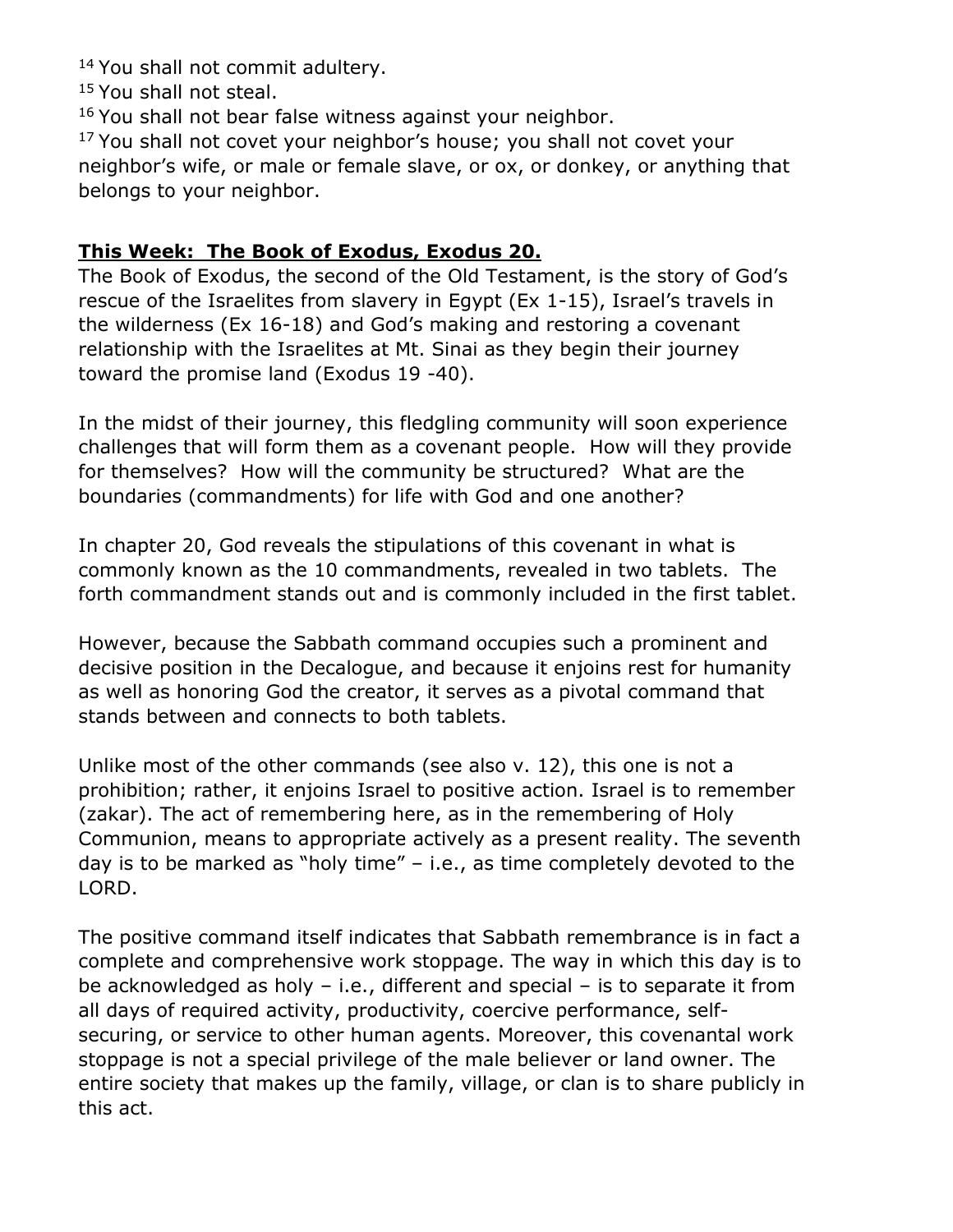How is it that a covenantal work stoppage bears witness to this selfdisclosing God? The answer is given in the motivational clause: Israel rests because God rests. This God is not a workaholic; Yahweh has no need to be more secure, more sufficient, more in control, or more noticed. It is ordained in the very fabric of creation that the world is not a place of endless productivity, ambition, or anxiety. The LORD did not free Israel from Egypt in order for them to be slaves again. God's people are to celebrate their true freedom through living out the 10 commandments, including the  $4<sup>th</sup>$  limiting their labors to six days by remembering the Sabbath.

-Adapted from New Interpreters Commentary, Vol 1, pp. 844-845

## **Questions to Ponder for Accountability in the Group:**

- 1. The book of Exodus reveals God as a liberating God. Humans tend to love freedom, but is it possible to have too much freedom? If so, how can too much freedom be detrimental?
- 2. The liberating God freed Israel from the limitations of Egyptian slavery, but then God limited their freedom through the giving of the 10 commandments. How do humans tend to respond to imposed limits (i.e. the speed limit)? Even if humans resist limits, how can limits (like the 10 commandments) actually be life-giving?
- 3. Some scholars believe that the 4th Commandment *remember the Sabbath -* is pivotal to understanding the Ten as a whole. What might be so significant about a day set aside for rest, renewal and replenishment? How might the experience of Sabbath empower us to be faithful to the other commandments?
- 4. Instead of remembering the Sabbath, Israel often forgot the Sabbath. Why do you think it was so hard for them (and us) to remember this day of rest?
- 5. Later, when the Jewish people (and later, Christians) remembered the Sabbath, sometimes the day became more about rules than renewal. How can we, in our 24/7 world, have a more life-giving, renewing Sabbath experience today?